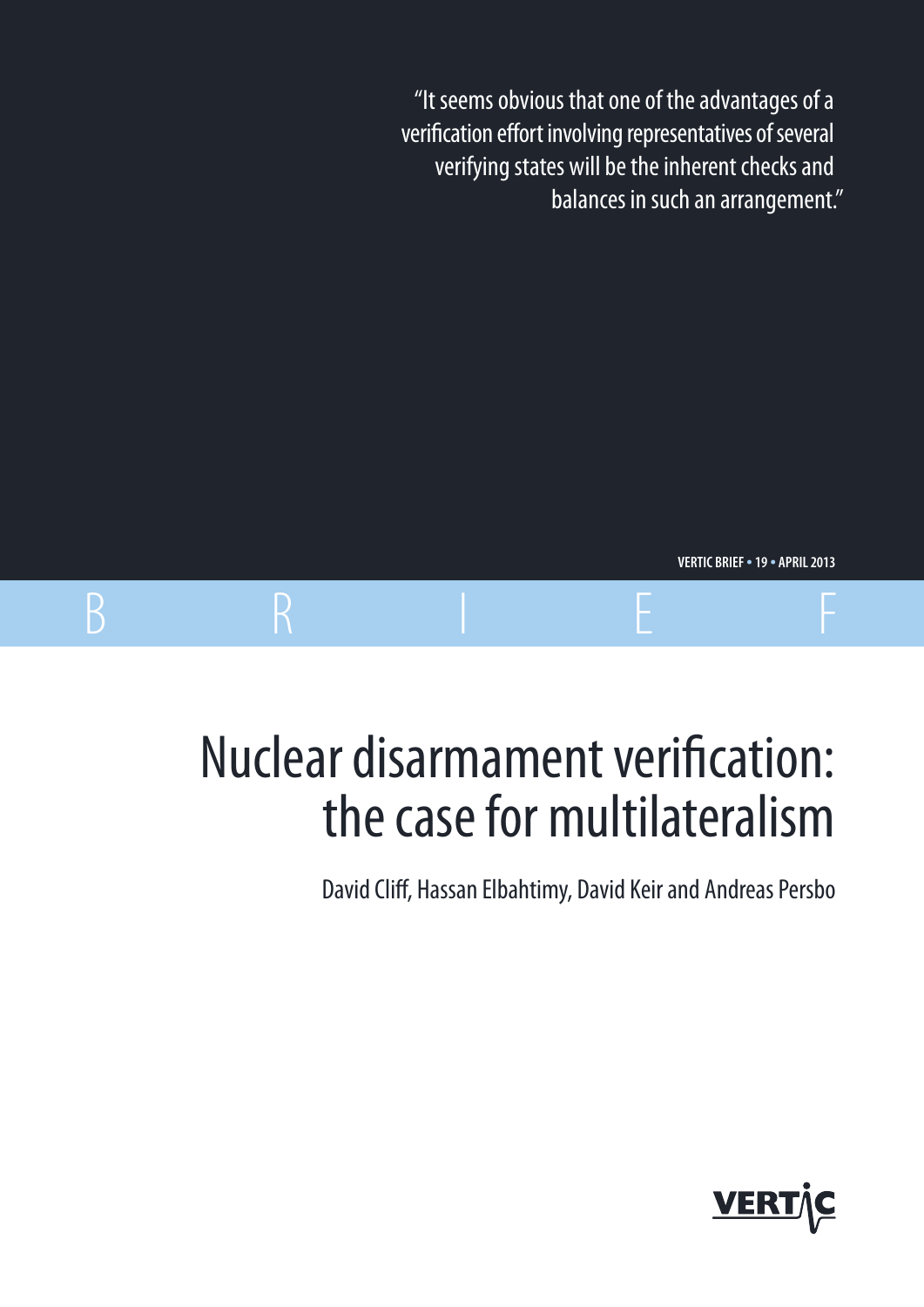"The project's main focus is to examine multilateral verification of nuclear disarmament."

#### **Introduction**

This brief follows on from a previous publication introducing the project begun by VERTIC in late 2012, on multilateral verification in nuclear disarmament<sup>1</sup>.

The first part of this paper reflects on the current issues in the world of nuclear disarmament and the verification of activities therein. The second part provides an update on the VERTIC-led project, its findings to date and the way in which it has focused on a specific set of issues and aims. The evolution of this project has benefitted from the input of a multi-national membership.

The project's main focus is to examine multilateral verification of nuclear disarmament. Within the context of the project this is taken to mean verification involving more than two parties, possibly including an active role for non-nuclear weapons states or inter-governmental organisations (IGOs) in the process.

More than two decades have passed since the end of the Cold War and, with that, the end of the nuclear arms race between the United States and the former Soviet Union. Since then, nuclear weapons stockpiles have been coming down as the two powers eliminate excess capabilities. Accumulated production over many years has generated very large stores of weaponsusable materials, some of which is being converted into forms and compositions suitable for civilian use.

According to the International Panel on Fissile Materials (IPFM), in 2011 there was, worldwide, approximately 1,390 metric tonnes of uranium enriched to over 90 per cent in the isotope U-235. In addition, world stockpiles of non-civilian plutonium are reportedly in the region of 230 metric tonnes. Taken together, this material is enough for tens of thousands of nuclear weapons. Global stockpiles are shrinking, however, as the US and Russia take steps to reduce surplus material.<sup>2</sup> However, while some countries are getting rid of

their stocks, or holding them in reserve other, newer, players in the nuclear weapons field are adding to theirs. The arms race between the United States and the Soviet Union may be over, but it is still on, at a smaller scale, in other parts of the world.

It is estimated that there are currently around 20,000 nuclear weapons in existence worldwide, several thousand of which are awaiting dismantlement in Russia and the United States.<sup>3</sup> Precise figures, however, are not in the public domain.

Exactly how long it takes to dismantle one weapon is information that is not available in the public domain.4 In addition, how many weapons are being dismantled per year is not known. IPFM data indicates that the United States dismantled an average of 580 weapons per year between 1994 and 2009, while Russia's current dismantlement rate is reported to be 200–300 per year. At the peak of its dismantlement activities in the 1990s, the United States managed to dismantle some 1,300 weapons per year.5 Therefore, going to zero will be a large-scale undertaking and implementing a decision to go to zero would, in the best of cases, likely take more than a decade, even if the order to do so was given today. Undeniably, deployed warhead numbers have fallen significantly since their Cold War peak in the mid-1980s, and look set to continue to drop, but many non-nuclear states contend that this not happening quickly enough. Criticisms are also levelled at the reversibility of arms reductions to date, or, more accurately perhaps, their *lack of irreversibility*: That is to say, that agreements do not call for the elimination of weapons system, but rather for their removal from deployment.<sup>6</sup>

Weapons dismantlement, where and when it occurs, is presently undertaken without international monitoring personnel present. There is no outside verification, in other words, as to how many weapons are being dismantled or where the extracted fissile material is going.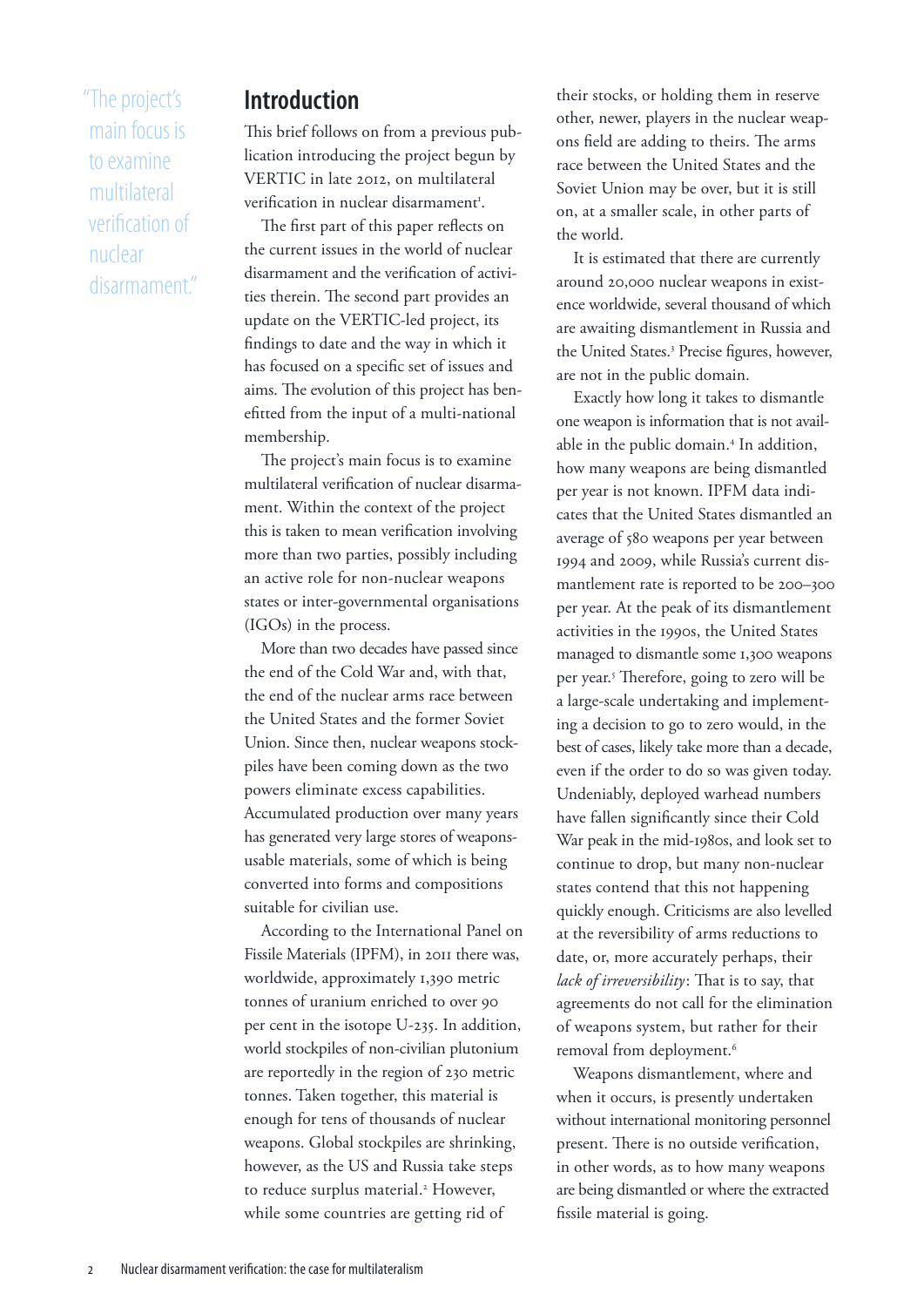Some assume that the logical disarmament end-state is a world where all nuclear materials, be they in nuclear weapon states or elsewhere, are placed under IAEA safeguards. (It is worth noting that IAEA safeguards agreements with nuclear-weapon states are concluded on a voluntary basis. Also, they are far from comprehensive, unlike the obligation—contained within the NPT—on non-nuclear-weapon states to conclude arrangements covering all their nuclear material.)

It is clear, given the huge quantities of material in question, that such a scenario would present a challenge to the present safeguards system. Depending on how much material is stored or used, and how many facilities are processing material, the US stockpile alone would likely require tens of thousands of 'man-days' of inspection, should present safeguards criteria apply. Of course, drawing a 'broader conclusion' about the absence of undeclared nuclear material in each of the nuclear-weapon states could take many decades, and require a significant investigative effort.

## **The case for multilateralism**

First and foremost, signatories to the 1968 Nuclear Non-Proliferation Treaty have signed up to Article VI, which stipulates that, '*each of the Parties to the Treaty undertakes to pursue negotiations in good faith on effective measures relating to cessation of the nuclear arms race at an early date and to nuclear disarmament, and on a Treaty on general and complete disarmament under strict and effective international control*.'7 It is generally accepted that this basic premise applies to all parties of the treaty—that is, the overwhelming majority of the international community—and that it binds all of them, not just the five nuclear-weapon state members of the treaty, to a specific objective: nuclear disarmament in all its aspects.

Secondly, it seems obvious that one of the advantages of a verification effort involving representatives of several verifying states will be the inherent checks and balances in such an arrangement. All will be observing each other in the expectation that each will be following agreed procedures and expected behaviours. This means that higher confidence can be invested in the belief that the verifiers (inspectors) will have little or no opportunity or inclination for malpractice or falsification of results.

Thirdly, and related to the above, the international community is likely to invest more trust in a verified disarmament activity if they can see that it was not carried out in a pre-existing atmosphere of trust between two allies, behind closed doors.

Fourth, the argument should be made that if the nuclear weapons-owning states are well-placed to disarm with some ad hoc set of bilateral verification arrangements in place, why have they not done so in the forty-plus years since the NPT was signed? The involvement of non-nuclear-weapon states alongside nuclear-weapon states could inject new energy into the process.

Anecdotal evidence points toward an assumption among nuclear-armed states that, whether parties to the NPT or not, since they are the owners of nuclear weapons it is their business—and their business alone—to carry out and to verify reductions in their nuclear arsenals.<sup>8</sup> It is sometimes also said that it is somehow easier to exchange information between the recognised nuclear-weapon states, as this would not give rise to proliferation concerns. This statement cannot, however, be taken at face value.

Any verification exercise involves, by its nature, an exchange of information. However, a major challenge involved in the verification of declared activities in a military context is that information the verifier (the inspector) might wish to have access to will often be denied by the host (the disarmer). It is important, when discussing multilateral involvement in disarmament verification to make a distinction

"The involvement of non-nuclearweapon states alongside nuclear-weapon states could inject new energy into the process."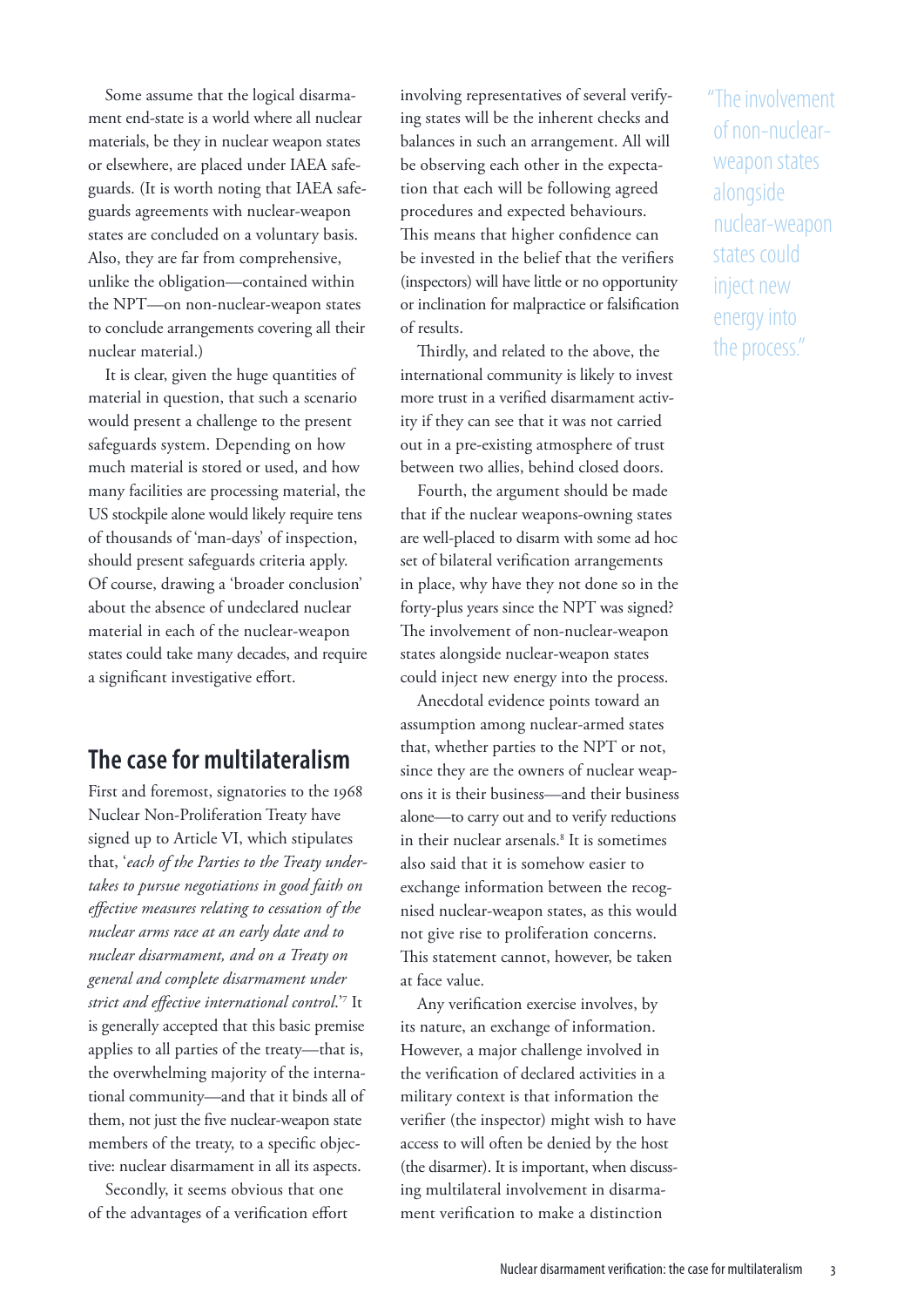"A multilateral organisation could serve as an 'anchor' on which subsequent disarmament agreements could be attached."

between denial of access to some information based on international obligations for non-proliferation and denial of access to information based on national security considerations:

- i. A denial of access to information on proliferation concerns would occur when there are grounds to believe that furnishing information would 'assist' a nonnuclear weapon state in the manufacture of a nuclear weapon or other nuclear explosive device. This denial is based on the nuclear-weapon state's legal obligation under the NPT as well as its own national security calculus.<sup>9</sup>
- ii. A denial of access to information on national security grounds would occur when there are grounds to believe that furnishing information would be prejudicial to national interests or, to take the words used in the United Kingdom as an example, cause serious or exceptionally grave damage to the nation.<sup>10</sup>

The reason for making this distinction is that there may, in the future, be room for re-consideration of the scope and level of classification—perhaps as a result of negotiations at the state level that could allow for more transparency and verification procedures to take place while also taking security considerations into account—on the second kind of denial.

Whether it is easier to conduct an inspection that involves only nuclear-weapon state personnel is a matter that remains open for discussion. In that scenario one could envisage the job being made easier by the nuclear-weapon states involved in the verification enterprise entering into disclosure agreements, along the lines of the 1958 UK-US Mutual Defence Agreement.<sup>11</sup> While this divulgence has been deemed acceptable between close allies, it remains to be seen whether one could achieve similar levels of disclosure between former adversaries, say the US and Russia. Whether

bilateral or multilateral, within the context of nuclear disarmament, verification entails an array of challenges, hurdles and potential pitfalls relating to national security, health and safety, and risks of proliferation. In terms of verification scenarios, two basic configurations would be:

- A process where verification involves only nuclear-weapon states (either bilaterally or multilaterally and
- A process where both nuclear and nonnuclear weapon states participate in verification (either bilaterally, or multilaterally or through an IGO such as the IAEA).<sup>12</sup>

There are numerous possible subarrangements within these two basic configurations. (There are, for instance, more than 20 different bilateral configurations in which the P5 nuclear weapon states could collaborate—one state acting as verifier and the other dismantling—and more than 60 different configurations if the IAEA or another intergovernmental organisation were to be involved in any trilateral way).

Needless to say, the level of complexity would increase further if one were to involve *non*-nuclear-weapon states on a multilateral basis, rather than through an IGO such as the IAEA. Each non-nuclearweapon state wishing to get involved would need to contract with one or more of the nuclear-weapon states. The likelihood of achieving a uniform verification regime across the board in this last case would be very low.13 If an IGO such as the IAEA were to be the *only* contractual counterpart, at least only one set of negotiations would need to occur.

A multilateral (i.e. intergovernmental) organisation could thus serve as an 'anchor' on which subsequent disarmament agreements could be attached. By necessity, any procedure agreed with an intergovernmental organisation, or procedure proposed by it, would need to have a 'minimum denomi-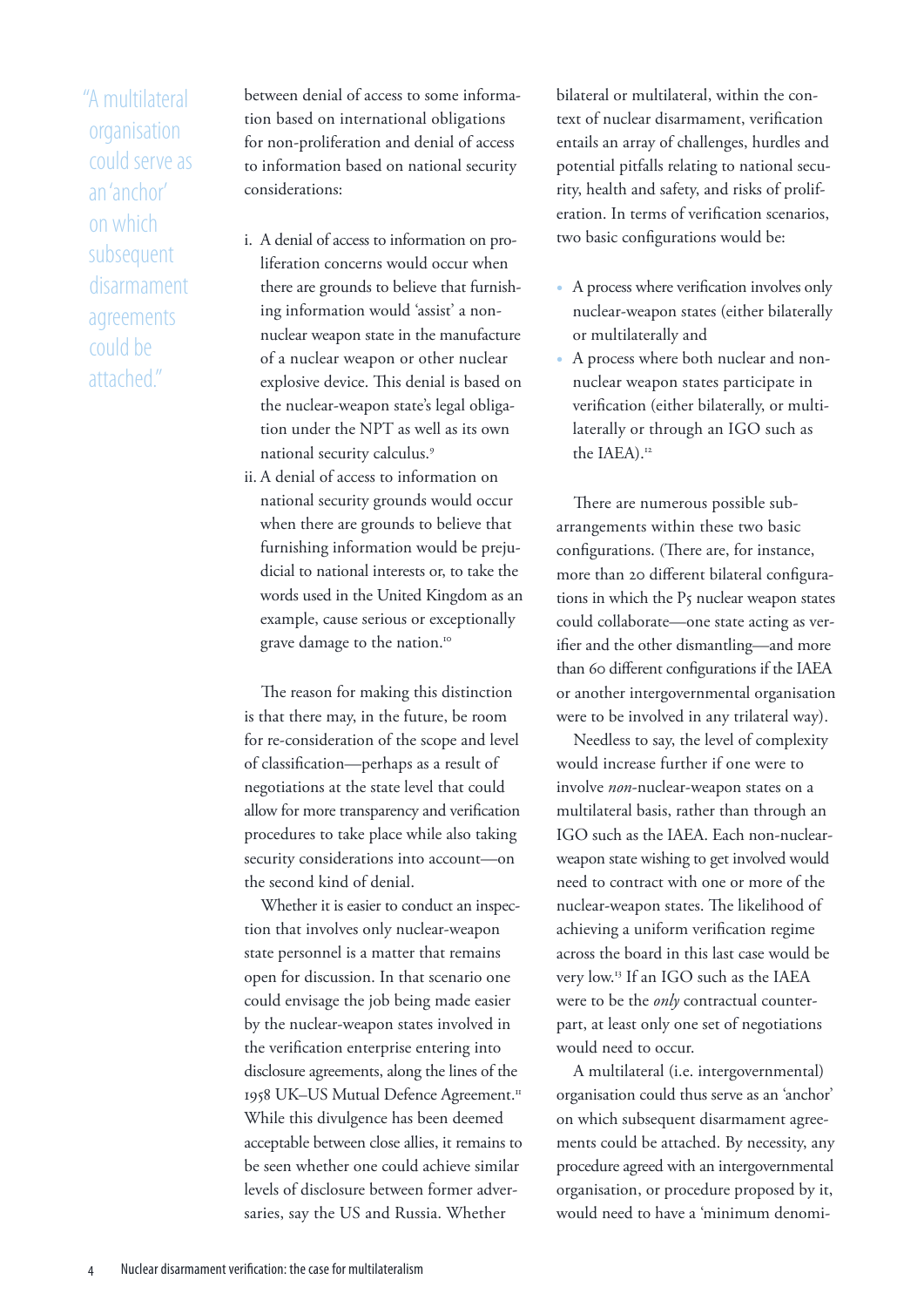nator' (or perhaps a 'greatest common factor') character. The proposed procedure would need to be acceptable to the intergovernmental organisation itself, naturally, but also to each and every prospective party to it.<sup>14</sup>

Where non-nuclear-weapon states are involved in the future, either as participants in verification or as recipients of the resulting information, steps will need to be taken to ensure that absolutely no proliferative nuclear weapon design and manufacturing information is revealed to them. In this context, to date there has been little work done on investigating or developing the involvement of non-nuclearweapon states in nuclear disarmament verification—with the notable exception of the UK-Norway Initiative.<sup>15</sup> Any verification project involving a multilateral organisation, in which non-nuclear-weapon state nationals serve would, perforce, need to address the questions discussed here.

# **The case for the IAEA**

So why should one investigate the potential of having the International Atomic Energy Agency involved in disarmament verification? There are three primary reasons for this:

- First, all the nuclear-armed states of the world, with the exception of the DPRK, are members of the organisation. It therefore constitutes an already existing, natural, meeting place for the states with the highest stake in the enterprise.
- Second, the Agency has been doing nuclear verification, in one form or other, since almost the day it was founded, notably in South Africa, and it has accumulated, as a result, a vast amount of technical knowledge and experience.
- Third, since the Agency is already conducting verification activities in most of the nuclear-armed states (for safeguards

purposes) it has experience in dealing with the states in question.

Despite these advantages, opinion nevertheless appears to be split when it comes to asking the Agency to take a significant future role in nuclear disarmament verification. Opposition to the idea is based along three main lines:

- First, that an intergovernmental organisation such as the IAEA is not the obvious or the appropriate body to administer future nuclear arms control verification. Past disarmament-related activities have been supported by bilateral verification processes (for instance the US-Russian co-operative fissile material reduction activities);
- Second, that the purpose of the IAEA safeguards system mainly concerns the fissile material accountancy obligations of the non-nuclear-weapon states party to the NPT. The resources and the budget of the IAEA are already stretched on this mission, without adding to their responsibilities with a new branch of business;
- Third, that IAEA inspectors would at times, be placed in a situation where they would learn military secrets, which would be proliferative if they were from a NNWS or if the information they learned were passed on to the IAEA.

All of these points can be addressed.

• On the first point; it is the position of some states that disarmament processes will need to become multilateral before they themselves are prepared to begin reducing numbers of nuclear weapons.<sup>16</sup> It is also the case that future disarmament verification which involves states beyond the nuclear-weapon states would likely be more universally trusted and provide a much-desired direct involvement for non-nuclear-weapon states in

"It is the position of some states that disarmament processes will need to become multilateral before they themselves are prepared to begin."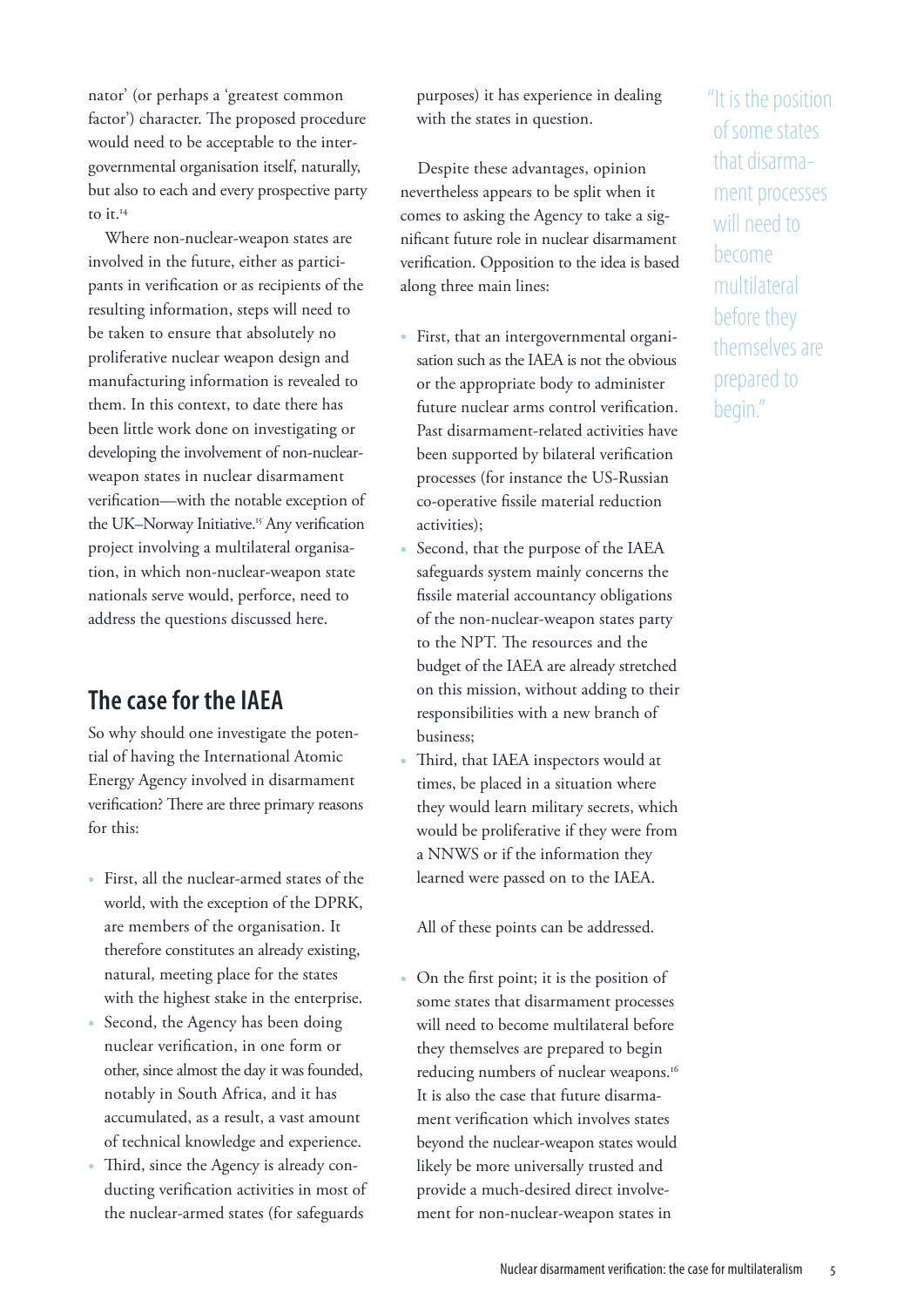# "The IAEA has a head-start in terms of skills and experience."

activities that move the world toward a lower nuclear threat situation;

- On the second point; While it is largely correct to state that the present structure of the IAEA is geared towards verifying the obligations of non-nuclear weapon states under the NPT, it is an exaggeration to claim that this is the *only* function that the Agency was designed to fulfil. The Agency's broader mandate is relatively clear on the matter. Moreover, the Agency has been involved in aspects of nuclear disarmament verification before: in verifying the completed dismantlement of South African nuclear weapons in the early 1990s; as part of the 'Trilateral Initiative' from 1996–2002; and, today, as the organisation that is developing a technical verification scheme for the US-Russian Plutonium Management and Disposition Agreement. The question is not if, but how, the Agency could be re-structured or enhanced to handle a wider-ranging future verification challenge—especially if that challenge involved direct verification of the process of warhead dismantlement, rather than, or in addition to, the verification of excess fissile materials.
- On the third point, any inspector, from any type of inspection regime, could be placed in a situation where they could potentially learn military secrets. This is not something that exclusively applies to the IAEA. Moreover, the Agency already has long experience in dealing with industrially-sensitive or commerciallysecret information. Despite some public debate on the matter, safeguardsconfidential information enters the public domain on exceptionally rare occasions. Granted, the Agency would need to apply very stringent levels of security on the most sensitive information, and agreed procedures to restrict this (for example, to nuclear-weapon state IAEA personnel only). This would of course require some preparatory work by the organisation.

It would be counter-intuitive not to make best use of the verification knowledge and expertise that exists in the IAEA. The Agency knows how to protect commercially-, politically- and militarily-sensitive information. The Agency could have teams with weapons inspectors, supplemented by a cadre of administrative and logistical support. The IAEA has a head-start in terms of skills and experience. These authors believe that achieving relevant capacitybuilding and consolidation of the skills and experience required by a future inspectorate for nuclear arms control verification, via limited re-organisation within the IAEA, is a more realistic prospect than starting a bespoke organisation from scratch elsewhere.

There is also a legal case to involve the IAEA in future multilateral disarmament verification efforts. The IAEA Statute provides for the Agency's right to apply safeguards, at the request of parties, to 'any bilateral or multilateral arrangement, or at the request of a state, to any of that state's activities in the field of atomic energy.' Disarmament verification is therefore implicitly included in the Agency's mandate.

# **Getting knowledge to where it counts: sound investments in capacity-building**

It is not enough simply to identify and promote the IAEA as the body that should be called upon to verify nuclear arms reductions. The Agency must be capable to be able to deliver on the assigned task as well.

While the IAEA has done some amount of disarmament verification in the past, it is clear that its present capacity to deal with this type of work within the organisation is limited. Moreover, new arrangements would need to be made each time, if the Agency was called upon to carry out verification of the sort discussed in this paper.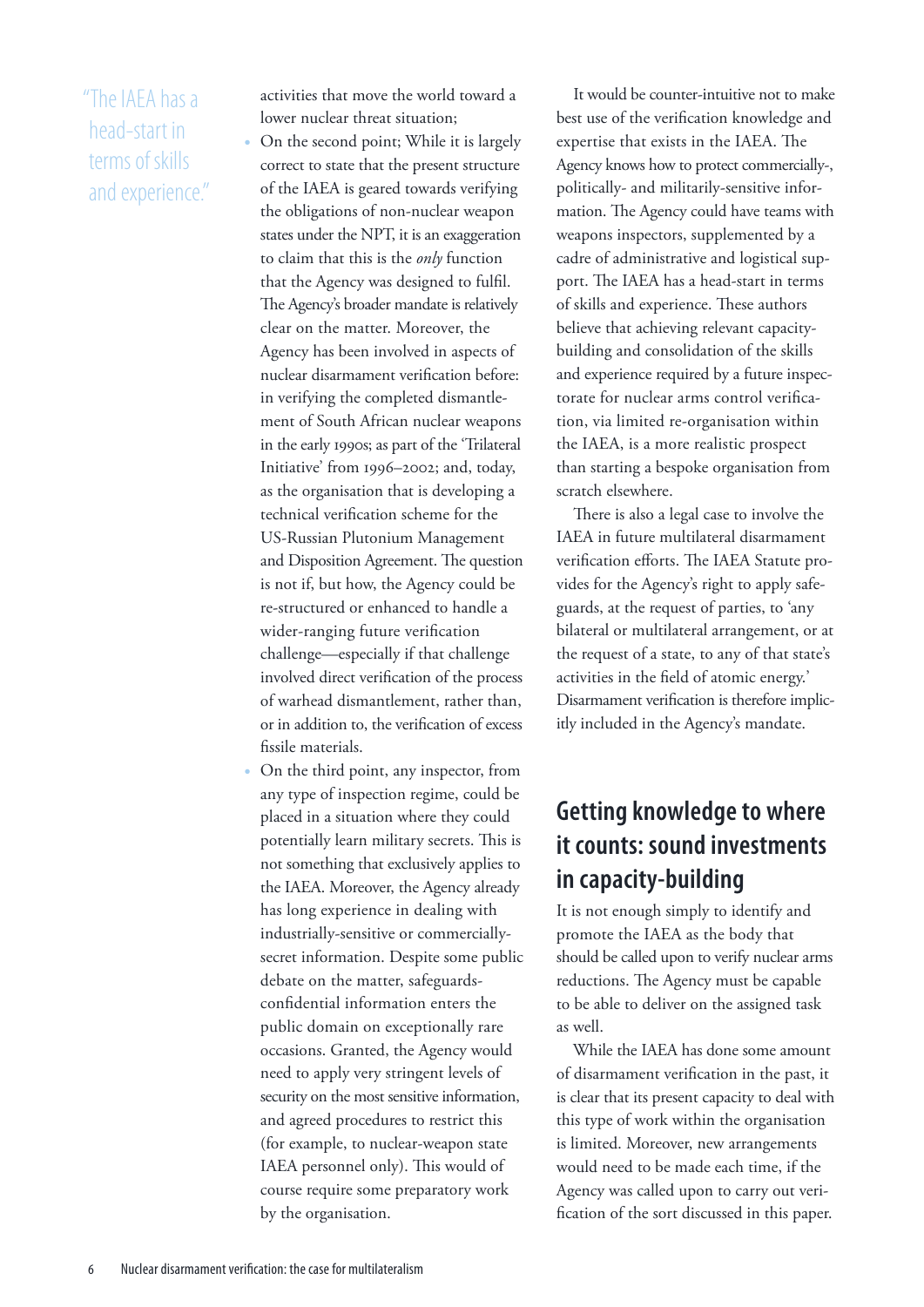In the end, it is up to the member states of the IAEA to shape the role of the organisation, and equip it to handle whatever role the membership finds suitable. Further capacity-building to deal with future verification challenges—with a focus on disarmament-related verification—is a realistic prospect. Capacity-building could be organised along two lines:

- 1. Building institutional knowledge within the IAEA, and organising a system to retain specialist knowledge through proper documentation of manuals, equipment specifications, operational procedures, and work instructions; and
- 2. Investing in member states' own capacity to furnish the IAEA with substantive and financial support aimed at maintaining readiness for a role in disarmament verification, and ensuring that such a verification mission could be deployed in a timely and cost-effective fashion.

Capacity-building within appropriate individual member states of the IAEA will be an essential adjunct to building capacity within the IAEA itself. After all, the Agency does not exist in isolation. It draws funding and guidance from its member states and its manpower is drawn from those countries. If the community of members (which, as was noted above, includes all nuclear-armed states save one) can become incrementally more subject-area aware and more sophisticated in their views in relationship to the whole subject of verification, the community would progressively find itself in a better position to leverage its resources onto future verification challenges.

We are advocating a programme of capacity-building, gap analysis and technology development and training—through engagement with the Agency and outreach to interested member states. The promotion of this idea and the completion of studies to support it are two goals within VERTIC's current work on multilateral disarmament verification.

# **VERTIC's capacity-building effort**

Shortly after the NPT review conference in 2010, VERTIC began to consult with a number of governments on the prospects of engaging in a concerted effort to build multilateral capacity to handle nuclear disarmament verification. This involved engagement with national delegations on the side-lines of international meetings, mostly in Vienna, and conferences elsewhere.

In 2011, the effort started in earnest, with ISS Africa co-hosting the first meeting and helping to assemble a project group. This group was drawn from a number of research organisations and government agencies from four different countries, as well as the IAEA. The purpose of the group was to investigate the potential future role of international organisations in multilateral nuclear disarmament verification. The investigations have primarily centred on the role of the International Atomic Energy Agency, and they have aimed to further investigate a number of strands emerging from the 2010 IAEA Safeguards Symposium.17 The project aims to fully support the IAEA Department of Safeguards Long-Term Strategic Plan (2012–2023), and to deliver its results within the duration of that plan.<sup>18</sup>

The first objective of the project group was to investigate ways in which support for a future role for the IAEA could be generated among member states of the Agency and, closely linked to this, what kind of capacity-building or institutional reorganisation would be required should the Agency become the, or an, accredited agency for independent verification of nuclear weapons disarmament activities worldwide.

The second objective of our work was to review the state of current technology and procedural development in the practical challenge of verifying nuclear disarmament and, in so doing, to identify outstanding unresolved issues. Specifically, the project sought to examine:

"Capacitybuilding within appropriate member states of the IAEA will be essential to building capacity within the IAEA itself."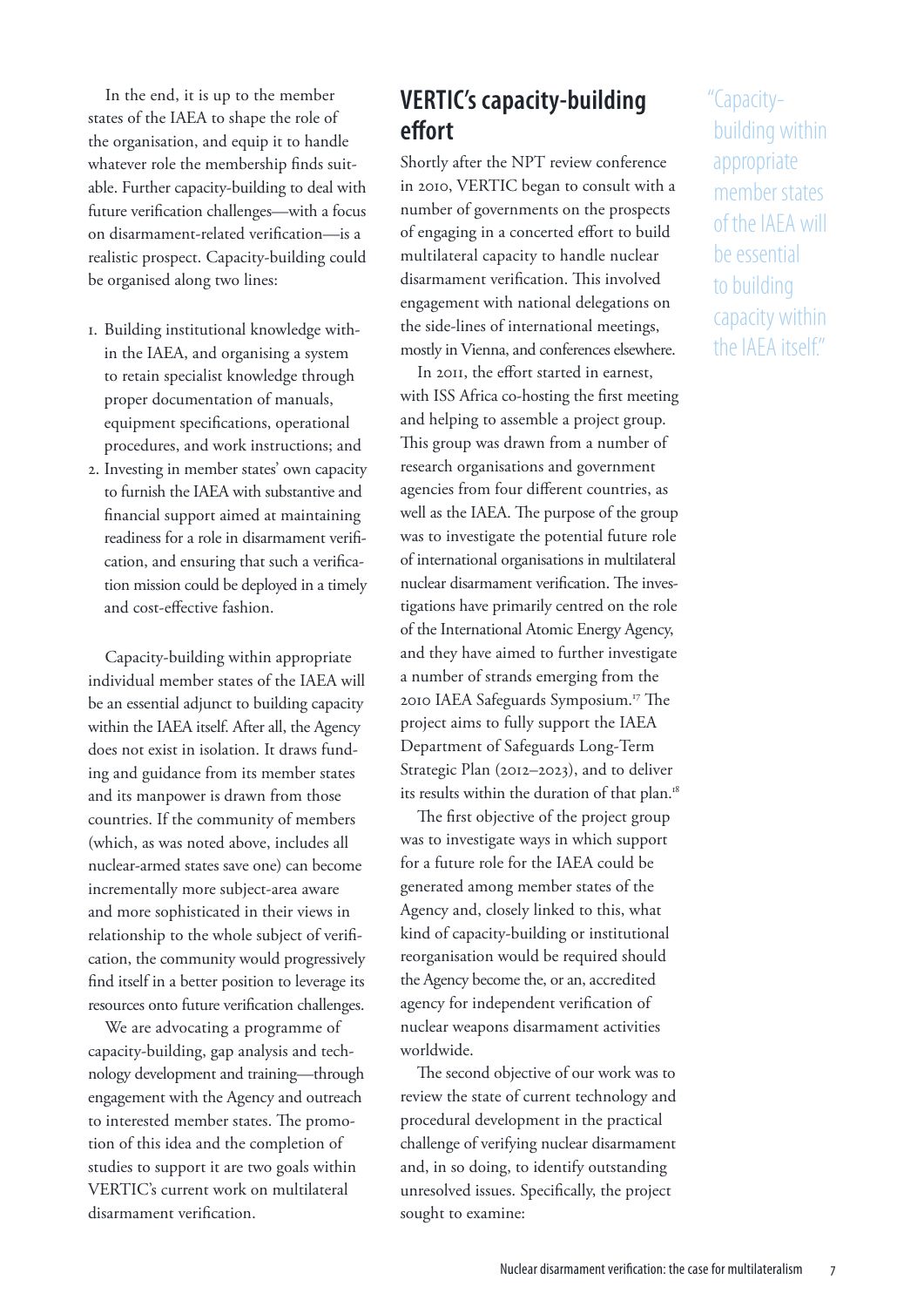"We have already established that the principle of IAEA involvement has some support from a number of member states"

- What prevents any organisation given tasks such as verifying nuclear warhead dismantlement—as well as the fissile components and material that are taken out of them as part of the dismantlement process—from doing so right now?
- What are the special constraints and problems when we consider multilateral verification of these processes, whether by a team sourced from an intergovernmental organisation such as the IAEA or indeed by any team that includes inspectors from non-nuclear-weapons states?

The third aim of the project was to identify the kinds of equipment—or at least the requirements and specifications of such equipment—that inspectors from non-nuclear-weapon states or the IAEA would need to have available in order to complete a successful verification mission in all the situations they are likely to be faced with. Intertwined with this are the operating procedures and protocols, including data management and distribution procedures, that would be required for these kinds of activities.

Using the project group meetings as focal points for discussion, a number of specialised papers have been produced and used as the basis for dialogue and ideasexchange. One of the outputs of the first project meeting was to establish which specific areas of work would be the focus of the project and what issues subsequent project papers would address. The first selection of studies between November 2011 and March 2012 covered the following subjects:

- 1. Definitions in nuclear arms control verification;
- 2. The relationship between trust and confidence in verification;
- 3. Availability and future development of suitable Non-Destructive Assay technologies;
- 4. Capacity building requirements for the period 2012–2023; and

5. Long term policy aspects of multilateral nuclear disarmament verification.

The papers prepared for discussion from March 2012 were as follows:

- 1. Development of a requirements approach for disarmament verification equipment;
- 2. Main aims and design features of multilateral project exercises;
- 3. Best practice consideration for verified warhead dismantlement;
- 4. Policy and technical lessons drawn from South Africa's nuclear programme; and
- 5. Policy considerations when working with the IAEA Board of Governors or the General Conference.

In late 2012, the project group reached consensus on work-streams that would be particularly appropriate to furthering the aims of the project. The project group also concluded that there were more ideas, and more items for consideration, than it would be practicable to study in-depth. Therefore a refinement of these suggestions was required, which remains in process as we go to press. It was further decided that as far as possible these work streams would be shared among the participating states, and other interested parties, in the project.

# **Interim findings** Political support for an Agency role in disarmament verification

We have already established that the principle of IAEA involvement in disarmament verification has some support from a number of IAEA member states, and that it is tied-in with the Strategic Plan of the IAEA's Department of Safeguards.<sup>19</sup> During the course of the project to date, it has become clear that putting such ambitions into practice means overcoming two main challenges.

The first of these is an internal challenge, and concerns how to build a more general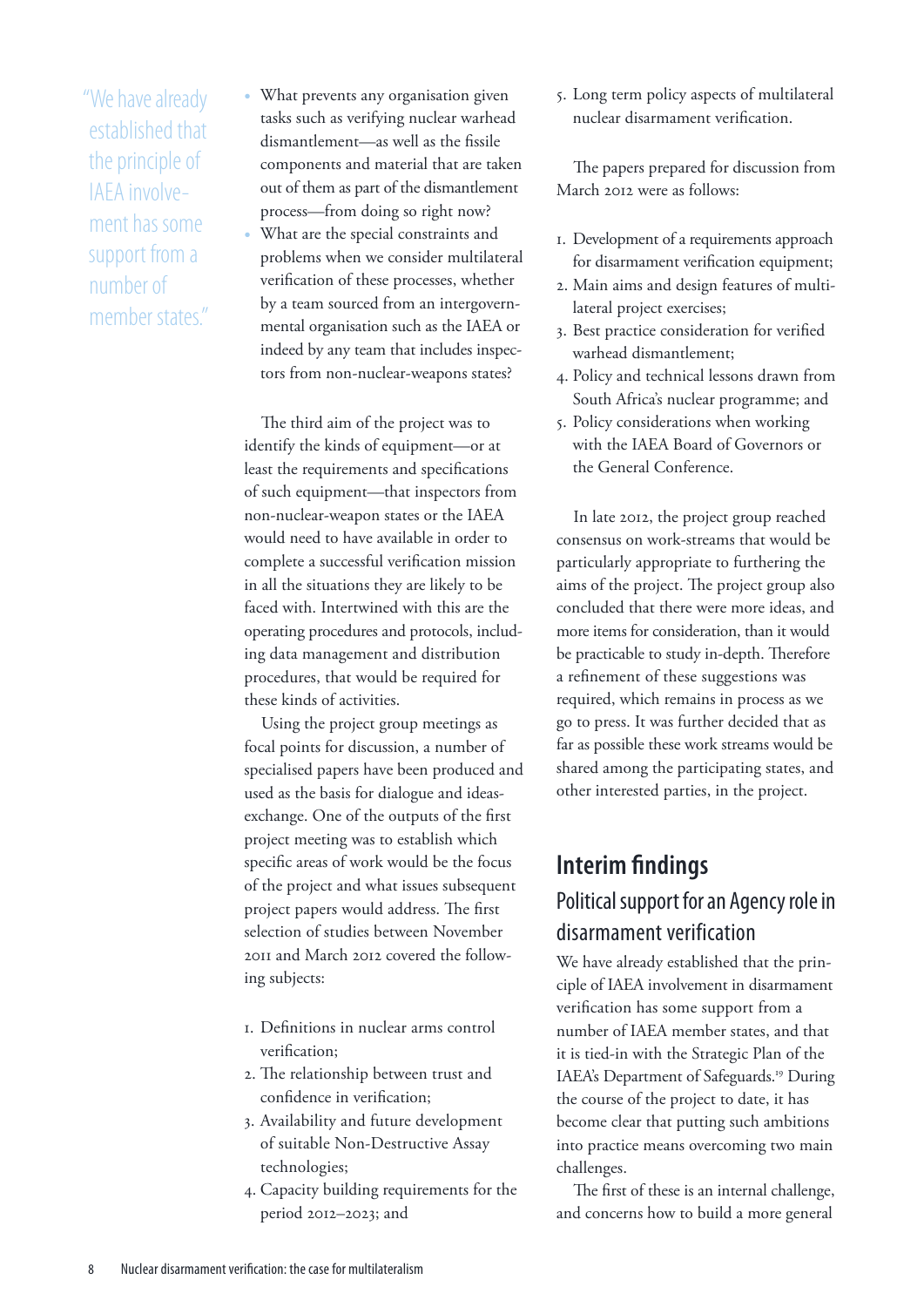level of in-house support for a programme of this kind. The second challenge concerns how to establish IAEA member state support for the initiative. Without explicit member state support, practical work by the IAEA Secretariat will be unable to begin in any meaningful way. Work needs to be funded, and funds come from member states, as do mandates to engage on certain issues. The Strategic Plan of the Department of Safeguards has been prepared as an internal document (there is a summary on the IAEA website). This will in due course need to be implemented with extra-budgetary funds from, for example, the member state support programme.

At present, it also remains unclear what proportion of IAEA member states endorse the idea of the Secretariat preparing for future verification challenges, even on a purely technical level. As noted above, some at least seem to be of the view that the Secretariat of the organisation ought to focus on implementing the present safeguards system. These are hesitant to approve of projects that may divert the Agency's attention from its perceived core mission.

One of the challenges identified for the current project is to engage with and to initiate capacity-building within appropriate member states and, beyond this, to canvass opinions on the issue more broadly.

#### Review of the state of current technologies and procedures

Within discussions on the state of current technologies and their procedures for use, the so-called 'initialisation problem' arose on a number of occasions as a central obstacle to progress—as the 'brick wall' through which there is at present no known door. The initialisation problem, essentially, concerns how (or whether) inspectors are able to tell if an object presented at the outset, prior to dismantlement, is a genuine nuclear warhead.<sup>20</sup> The initialisation problem is well-recognised as a major challenge in the field of nuclear disarmament verification by those looking into the technical aspects of this issue. As yet, though, short of establishing with certainty that an item is a warhead as it is physically removed from deployment and tracking that item with airtight chain-of-custody through its entire dismantlement chain, no breakthrough solution has been proposed or developed.<sup>21</sup>

Another major problem is the issue of equipment authentication: that is, mutual confidence between inspectors and hosts that equipment does what it is stated as being able to do, and that it does so accurately, with due regard for proliferationsensitive information if required—and that it does no more. Added to which is the need for hosts to certify that equipment is safe for use in their dismantlement facilities.

Where proliferation concerns would need to be taken into account, the complexity of authentication, certification and the initialization problem is heightened still further. At present the main proposed approach to addressing this additional challenge is to employ devices known as 'information barriers', which take readings from nuclear components in the same way as normal measurement equipment, before filtering-out proliferative information and presenting inspectors with a simple yes/no result.

Of course, such devices require a substantial amount of pre-use negotiation and joint development, as inspectors will need to be confident that results are based on pre-agreed, mutually-acceptable attributes, and hosts will want to ensure that the device itself cannot provide inspectors with more information than they are prepared to allow. Information barriers, it was agreed, may represent a promising way forward, but their level of technological development currently leaves much to be desired and, in any case, they considerably add to the burden of requiring all equipment to be authenticated and certified for use.

Technological uncertainty puts emphasis on the need to develop procedures which, while not able to provide near certain assurance, will be able to provide enough

"Without explicit member state support, practical work by the IAEA Secretariat will be unable to begin in any meaningful way."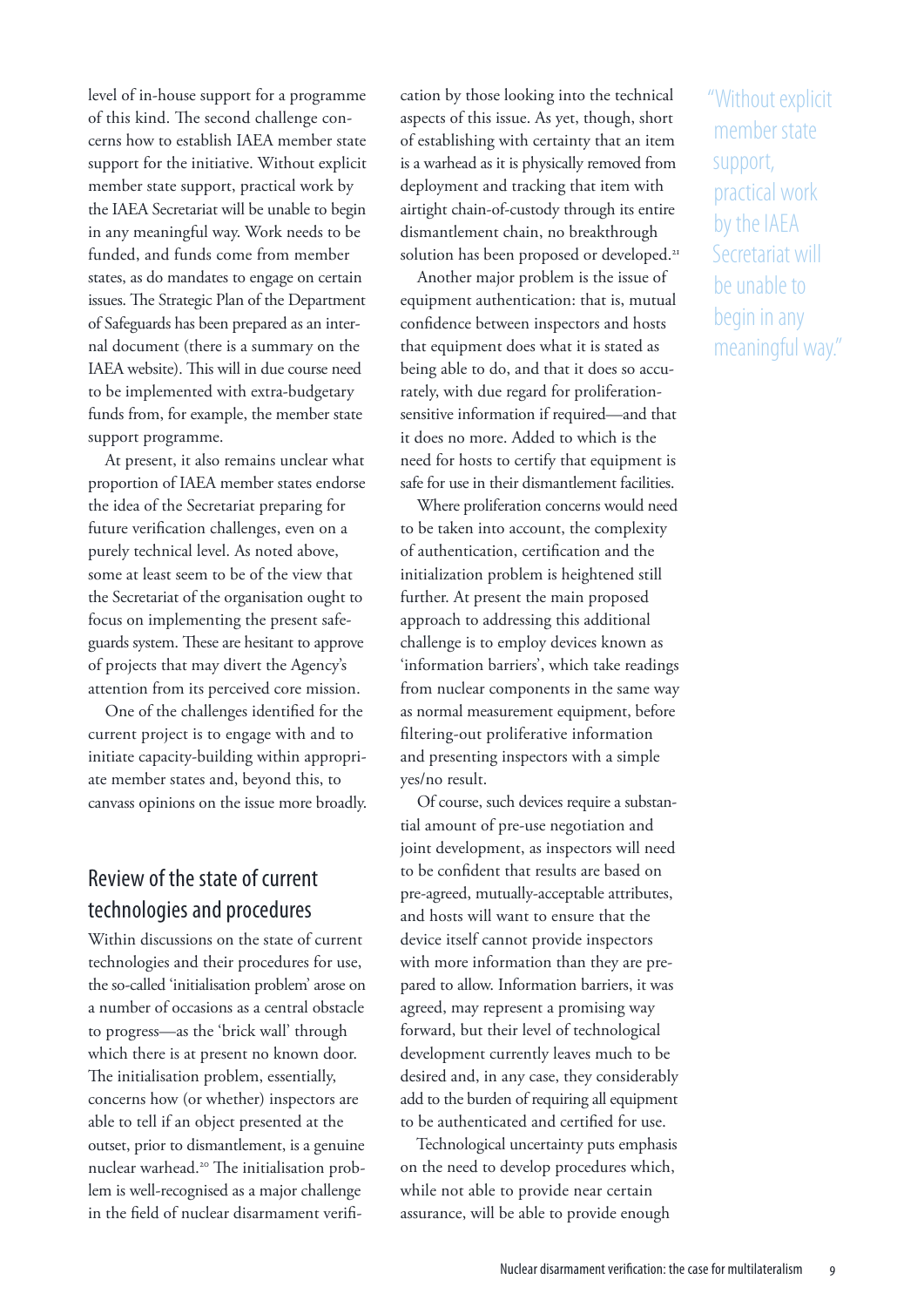"It is our intention that the research and analytical work will translate into practical exercises and serious longterm engagement from IAEA member states."

detection probability to offer a significant deterrence against cheating. This includes thinking about procedures that emphasise redundancy, so that even if one particular component of the verification regime fails the system will keep working. A system of designed in this way is often more stable than a system attempting to incorporate components intended not to fail in the first place.<sup>22</sup> Practically, this will involve using several procedures designed to authenticate a warhead, in which technology such as the information barrier plays a role in providing a sufficient condition for successful verification.

#### Equipment review

The project has also sought to ask: what is needed for future inspection teams engaged in nuclear warhead dismantlement verification? In many ways, this question follows closely from the review of current technology and procedures referred to above.

Essentially, all equipment for use in a verification mission of this kind, as with any disarmament verification mission, would need to pass the authentication test—by both sides—and would also need to be certified for use by the hosting side within the relevant facility or site. On the certification front, a whole set of issues that are critically important when considering equipment development plans revolve around the very basic constraints that would apply to the deployment and use of equipment in a real verification mission.

The development of measurement equipment in a laboratory environment, isolated from the end-use requirements and realities, could result in items that would be impractical for a real inspection. Considerations for design must include the whole gamut of personnel safety considerations (electrical, radiological, fire, explosion, toxicity, laser hazards, hot/cold surfaces, asphyxiation hazards etc.), physical constraints on use (allowable size, footprint, weight, robustness; allowable data collection times) and

others. Other factors that need to be taken into account include the costs of verification equipment components—such as high-purity germanium crystals, for one.

In addressing performance requirements for future inspection equipment, it is clear that performance must be considered simultaneously—and adjusted accordingly with the likely restrictions on use that would apply, as well as the authentication issue. In this regard, practical exercises, building on the lessons learned from past activities such as the UK–Norway exercises of 2008/2009, may be able to play a key role. Setting up and running practical exercises presents an array of challenges all by itself, but these activities offer prime opportunities for 'road-testing' equipment and procedures (assuming, of course, that a suitable level of realism can be generated). Practical exercises, either conducted live or virtually, may yet play an important role in the onward development of this project, as may computer-based 3-dimensional modelling of verification scenarios.

#### **Future plans**

Over the next two years VERTIC intends to convene several further multilateral meetings to continue to discuss these and other associated issues, and to review the products of the work streams as they progress. In support of these meetings and this work, VERTIC will itself be conducting research into areas identified as priorities in order to inform and focus discussions, as well as overseeing the specific study projects in support of the project. It is our intention that the research and analytical work conducted as part of this project will translate into practical exercises and serious longterm engagement from IAEA member states.

VERTIC intends to report periodically on progress under this project in the form of briefing papers such as this one as well as in articles and presentations at appropriate events.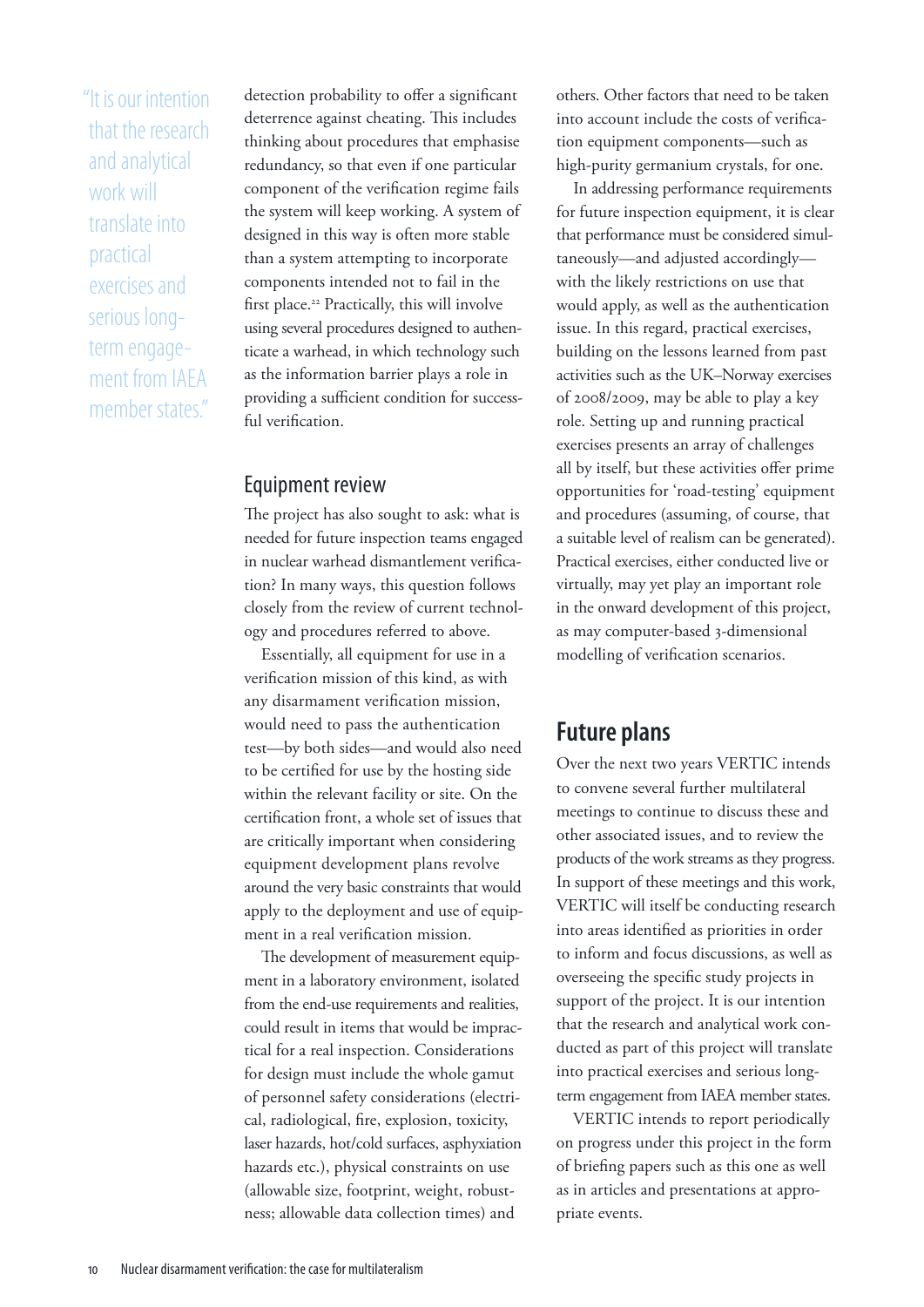## **Endnotes**

- 1 VERTIC Brief No. 17, *Multilateral verification: Exploring new ideas,* David Cliff and David Keir, January 2012.
- 2 International Panel on Fissile Materials, *Global Fissile Material Report 2011,* Creative Commons(2011), p. 8 and 16.
- 3 International Panel on Fissile Materials, *Global Fissile Material Report 2011,* Creative Commons(2011), p. 4
- 4 See, for instance, in respect to the US designed B83, Frank Munger, *How long does it take to dismantle bomb parts?,*  Knox News, 31 August 2012, <http://blogs.knoxnews.com/ munger/2012/08/how-long-does-it-take-to-disma-1.html> (accessed 14 March 2013). Complete dismantlement, according to the US NNSA, is"a lengthy process"involving several sites, see NNSA, Dismantlement Fact Sheet, available at <http:// nnsa.energy.gov/mediaroom/factsheets/dismantlement-0> (accessed 14 March 2013).
- 5 International Panel on Fissile Materials, *Global Fissile Material Report 2011*, p. 5.
- 6 VERTIC's 2011 study *Irreversibility in Nuclear Disarmament: Practical steps against nuclear rearmament* examines and develops the concept of irreversibility as it relates to nuclear disarmament. It makes a distinction between *unarmed states*, where re-armament could be achieved in little time and at relatively low cost, and *disarmed states*, where rearmament can only occur with considerable investment of money and resources. A non-deployed weapon can always be redeployed, and treaties of that kind is hence highly reversible. See pages 51 and 61 in particular for an analysis of US-Russian arms reductions agreements.
- This text has been unanimously interpreted, by the International Court of Justice, as'an obligation to pursue in good faith and bring to a conclusion negotiations leading to nuclear disarmament in all its aspects under strict and effective international control.'The court argues in support of its interpretation that, 'the legal import of that obligation goes beyond that of a mere obligation of conduct; the obligation involved here is *an obligation to achieve a precise result*—nuclear disarmament in all its aspects—*by adopting a particular course of conduct*, namely, the pursuit of negotiations on the matterin good faith.'(Emphasis added.)
- 8 It ought to be noted that of all nine nuclear-armed states, only Russia and the United States are carrying out significant reductions of their arsenals. The Chinese, French and UK arsenals are at relatively stable levels, whereas the status of arsenals in the DPRK, India, Israel and Pakistan is largely unknown.
- 9 There is, however, no apparent consensus on what is meant by "assisting" another state or what the meaning of the term "manufacture"is. In other words, the boundaries between lawful and unlawful sharing of information are not clear. To further complicate things, according to Article IX.3. of the NPT, only states that have detonated a nuclear explosive device before 1 January 1967 are considered to be 'nuclear weapon states'. Hence, sharing of nuclear weapons information by one of the weapons-state recognized by the treaty with the DPRK, India, Israel or Pakistan, would considered to be as proliferative and as unlawful as sharing information with, say, Germany or Norway.
- 10 See Los Alamos National Laboratory, Badge Office and Visit Control, UK - USA Classification Equivalency Table, <http:// badge.lanl.gov/uk-usa\_classification.shtml> (accessed 14 March 2013).
- 11 In particular, the agreement stipulates that the UK and the US,"will exchange with the other Party other classified information concerning atomic weapons, sensitive nuclear technology, and controlled nuclear information, including special nuclear materials properties and production or processing technology, when, after consultation with the other Party, the communicating Party determines that the communication of such information is necessary to improve the recipient's atomic weapon design, development and fabrication capability." See US–UK Mutual Defence Agreement, Disarmament Diplomacy, Issue No. 77, May/June 2004, <http://www.acronym.org.uk/dd/dd77/77mda.htm> (accessed 18 March 2013).
- 12 Simply involving the IAEA does not necessarily imply the participation of inspectors of non-nuclear weapon state nationality, or inspectors that have necessarily lost their respective national security clearances.
- 13 In material accountancy, this complexity has already manifested itself as each of the nuclear-weapon states has a fundamentally different'Voluntary Offer Agreement' in force with the IAEA. So far, it is clear that one size definitely does not fit all.
- 14 In other words, if the IAEA proposes that'procedure A' should apply in any given disarmament situation, that procedure would need to be acceptable not only to states such as the United States and Russia, but to IAEA member states such as India, Israel and Pakistan as well.
- 15 The UK-Norway Initiative has been extensively covered elsewhere. See for instance the chapter on the initiative in David Cliff, Hassan Elbahtimy and Andreas Persbo, *'Verifying Warhead Dismantlement: Past, present, future'*, Verification Matters No. 9, September 2010
- 16 See, for instance, the speech by former UK Secretary of Defence Des Browne to the Conference on Disarmament, *Laying the Foundations for Multilateral Disarmament*, 5 February 2008, <http://www.labour.org.uk/des\_browne\_conference\_on\_ nuclear\_disarmament> (accessed 18 March 2013).
- 17 See Symposium on International Safeguards: Preparing for Future Verification Challenges, Vienna, Austria, 1-5 November 2010, <http://www-pub.iaea.org/iaeameetings/38095/ Symposium-on-International-Safeguards-Preparing-for-Future-Verification-Challenges> (accessed 20 March 2013)
- 18 IAEA Department of Safeguards, Long-Term Strategic Plan (2012–2023), <http://www.iaea.org/OurWork/SV/Safeguards/ documents/LongTerm\_Strategic\_Plan\_(20122023)-Summary. pdf> (accessed 21 March 2013)
- 19 IAEA Department of Safeguards, Long-Term Strategic Plan (2012–2023), <http://www.iaea.org/OurWork/SV/Safeguards/ documents/LongTerm\_Strategic\_Plan\_(2012–2023)-Summary. pdf> (accessed 21 March 2013). The plan stipulates that the department should "contribute to nuclear arms control and disarmament, by responding to requests for verification and other technical assistance associated with related agreements and arrangements" and that and that it should "Maintain readiness to provide technical expertise and/or to verify nuclear arms control and disarmament related arrangements and agreements".
- 20 For an overview of the issue, see The United Kingdom– Norway Initiative: Research into the Verification of Nuclear Warhead Dismantlement, Working Paper submitted by the Kingdom of Norway and the United Kingdom of Great Britain and Northern Ireland. NPT/CONF.2010/WP.41, para. 72 and 73. <http://www.vertic.org/media/assets/Publications/ WP41.pdf> (accessed 21 March 2013)
- 21 However, for an update on UK-Norway Initiative work on the issue, see The United Kingdom–Norway Initiative on the Verification of Nuclear Warhead Dismantlement, UKNI Presentation, NPT PrepCom, Vienna, May 2012, <https://www. gov.uk/government/uploads/system/uploads/attachment\_ data/file/28425/20120503\_npt\_prepcom\_presentation.pdf> (accessed 21 March 2013)
- 22 Most components in a system will fail at one point or another. Creating truly fail-safe systems is challenging and is best served by using specialist knowledge to build in diversity of design, so as to minimise common-mode failures.